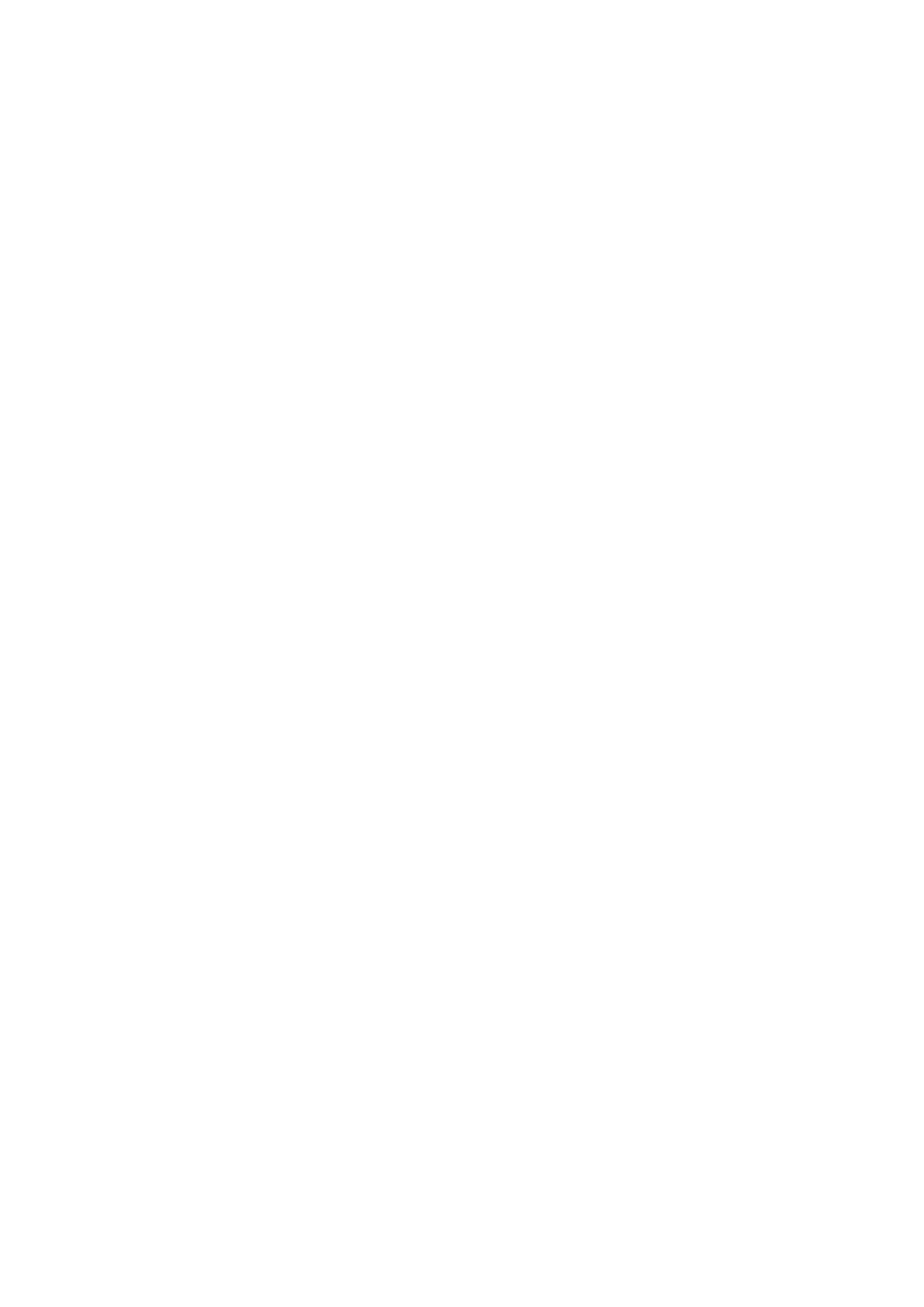### **Fishery Report 2016: Exploratory fishery for**  *Dissostichus* **spp. in Division 58.4.3b**

### **Introduction to the fishery**

1. This report describes the exploratory longline fishery for toothfish (*Dissostichus* spp.) in Division 58.4.3b. The fishery in Division 58.4.3 began as a new fishery in 1997 (Conservation Measure (CM) 113/XV). Following the Commission's decision that high levels of illegal, unreported and unregulated (IUU) fishing for *Dissostichus* spp. in the Convention Area had rendered it unrealistic to consider this fishery as 'new' (CCAMLR-XVIII, paragraph 10.14), along with a renewed interest in this fishery, the fishery was reclassified as exploratory in 2000. That year, the Commission agreed on four exploratory fisheries for *Dissostichus* spp. in this region outside Australia's national jurisdiction: exploratory trawl fisheries on BANZARE Bank (CM 203/XIX) and Elan Bank (CM 205/XIX); and exploratory longline fisheries on BANZARE Bank (CM 204/XIX) and Elan Bank (CM 206/XIX).

2. In 2001, the boundaries of Division 58.4.3 were reassigned based on ecological considerations, and two new divisions were formed: Division 58.4.3a (Elan Bank) and Division 58.4.3b (BANZARE Bank). The Commission agreed to exploratory fisheries for *Dissostichus* spp. in each of these new divisions. Since 2004, licensed longline vessels have fished in Division 58.4.3b for *Dissostichus* spp. targeting primarily Antarctic toothfish (*Dissostichus mawsoni*) with smaller catches of Patagonian toothfish (*D. eleginoides*)*.* 

3. In 2007, Division 58.4.3b was subdivided into small-scale research units (SSRUs) A (north of 60°S) and B (south of 60°S). In 2008, SSRU A was further subdivided into SSRUs A, C, D and E.

4. The current limits on the exploratory fishery for *Dissostichus* spp. in Division 58.4.3b are described in CM 41-07. Since 2010, fishing in this division has been limited to research only, in accordance with CM 24-01, and the commercial catch limit set at 0 tonnes (Table 1). No fishing has taken place since 2012. The catches reported in Division 58.4.3b include catch data from one vessel that CCAMLR has agreed should be quarantined as there is no confidence in the amount and/or the location of those catches (SC-CAMLR-XXXIII, paragraph 3.68). Those years that include quarantined data are indicated with a superscript q and vessel-specific details are provided in the footnote to Table 1. All ancillary data associated with these vessels (e.g. by-catch, tagging, observer data) is also quarantined and is not included in the data presented in this report.

5. For 2016, no notifications were submitted for the exploratory fishery for *Dissostichus* spp. in Division 58.4.3b.

# **Reported catch**

6. Reported catches of *Dissostichus* spp. over recent seasons peaked in 2006 at 361 tonnes, exceeding the catch limit set for that year by 17%.

7. There has been no legal fishing in Division 58.4.3b since 2012.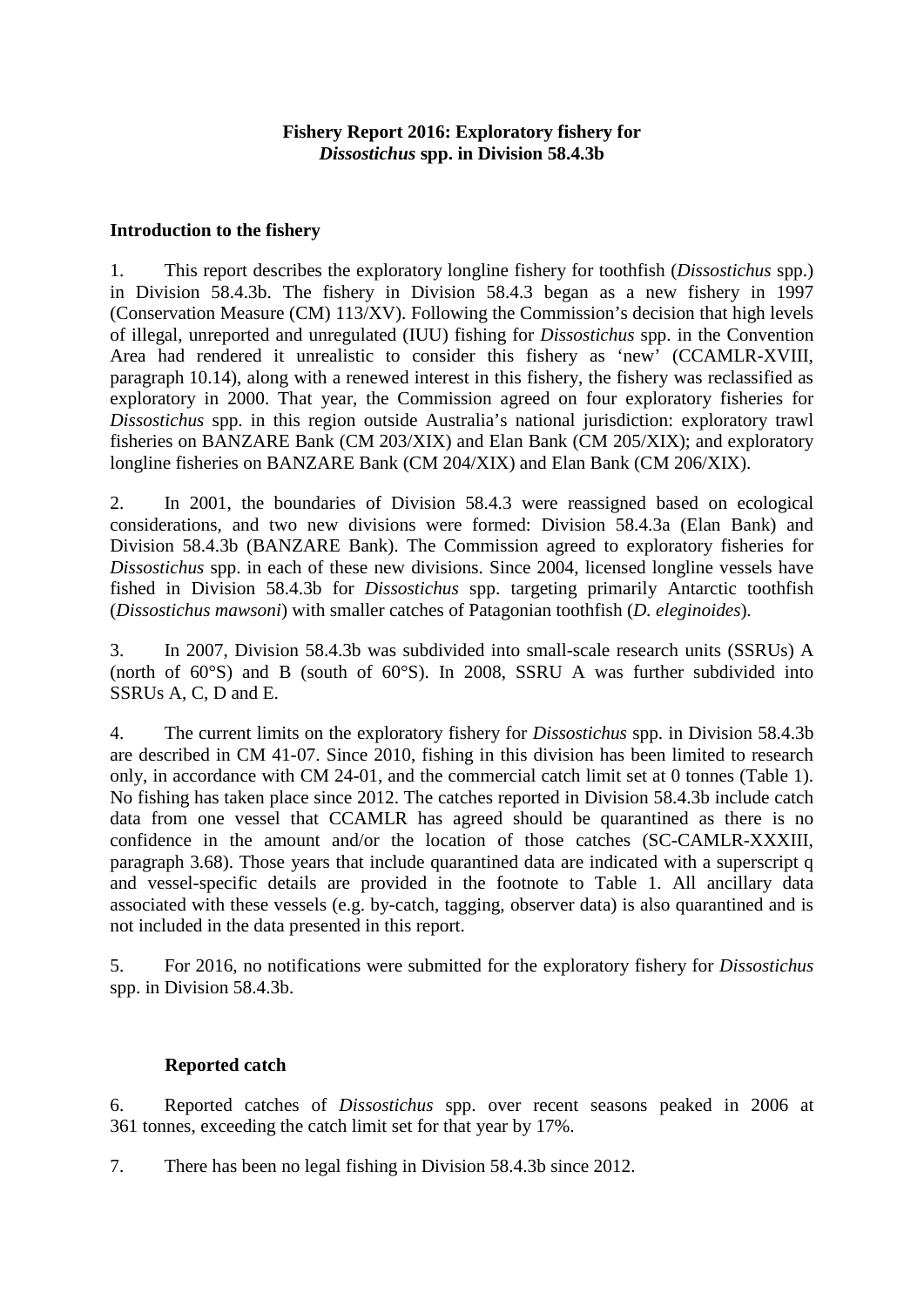Table 1: Catch history for *Dissostichus* spp. in Division 58.4.3b. Research catch limit is in brackets. (Source: STATLANT data for past seasons and catch and effort reports for the current season, past reports for IUU catch.)

| Catch limit<br><b>Season</b> |                  | Reported catch (tonnes)      | Estimated       |                  |                              |  |
|------------------------------|------------------|------------------------------|-----------------|------------------|------------------------------|--|
|                              | (tonnes)         | D. eleginoides<br>D. mawsoni |                 | Total            | <b>IUU</b> catch<br>(tonnes) |  |
| 2004                         | 300              | 6                            |                 |                  |                              |  |
| 2005                         | 300              | 297                          | $\mathbf{0}$    | 297              | 1015                         |  |
| 2006                         | 300              | 317                          | 44              | 361              | 1903                         |  |
| 2007                         | 300              | $173^{9}$                    | 39 <sup>q</sup> | 212 <sup>q</sup> | 3226                         |  |
| 2008                         | 200 <sup>1</sup> | 101                          | 42              | 142              | 360                          |  |
| 2009                         | 120              | 89                           | 15              | 104              | 610                          |  |
| 2010                         | (72)<br>$\theta$ | 12                           | 2               | 14               | 171                          |  |
| 2011                         | (15)<br>0        | 8                            | っ               | 11               | $\ast$                       |  |
| 2012                         | 40)              |                              |                 | 9                | *                            |  |

<sup>1</sup> Includes 50 tonnes for research fishing.<br><sup>q</sup> Some catch data in these years is now quarantined, the following catch is not included in the reported catch table above:

2007 – vessel *Paloma V*, 35 tonnes *D. eleginoides* and 3 tonnes *D. mawsoni*.

\* Not estimated.

### **Illegal, unreported and unregulated (IUU) fishing**

8. IUU fishing activities were a prevalent issue in Division 58.4.3b (BANZARE Bank) for a significant portion of the last decade, with 13 IUU-listed vessels observed in this division during 2006 and 14 IUU-listed vessels observed during 2007. In 2008, three IUUlisted vessels were observed. Four IUU-listed fishing vessels, one unknown vessel, and IUU fishing gear were observed in the division during 2009, and three IUU-listed vessels were sighted during the 2010. IUU fishing activities remained persistent during 2011, 2012 and 2013, with no IUU fishing activities observed during 2014 and 2015. Given the history of high level of IUU fishing activities in this division, it is possible that IUU activities did occur, but were undetected from 2014 to 2016. However, since 2011, following the recognition of methodological issues in its assessment, no estimates of the IUU catch of *Dissostichus* spp. have been provided for this division (SC-CAMLR-XXIX, paragraph 6.5).

#### **Data collection**

9. Catch limits for CCAMLR's fisheries for *D. mawsoni* and *D. eleginoides* for the 'assessed' fisheries in Subareas 48.3, 88.1 and 88.2 and Division 58.5.2 are set using fully integrated assessments; more basic approaches are used for the 'data-poor' fisheries (in Subarea 48.6 and in Area 58 outside the exclusive economic zones (EEZs)). The management of these data-poor fisheries has been a major focus of attention in CCAMLR in recent years after the acknowledgement that commercial fishing by itself had resulted in too few data to develop a full assessment of the targeted stocks in these areas. CCAMLR has developed a framework for designing and undertaking research fishing designed to lead to an assessment of these toothfish stocks in the short to medium term, established under the provisions of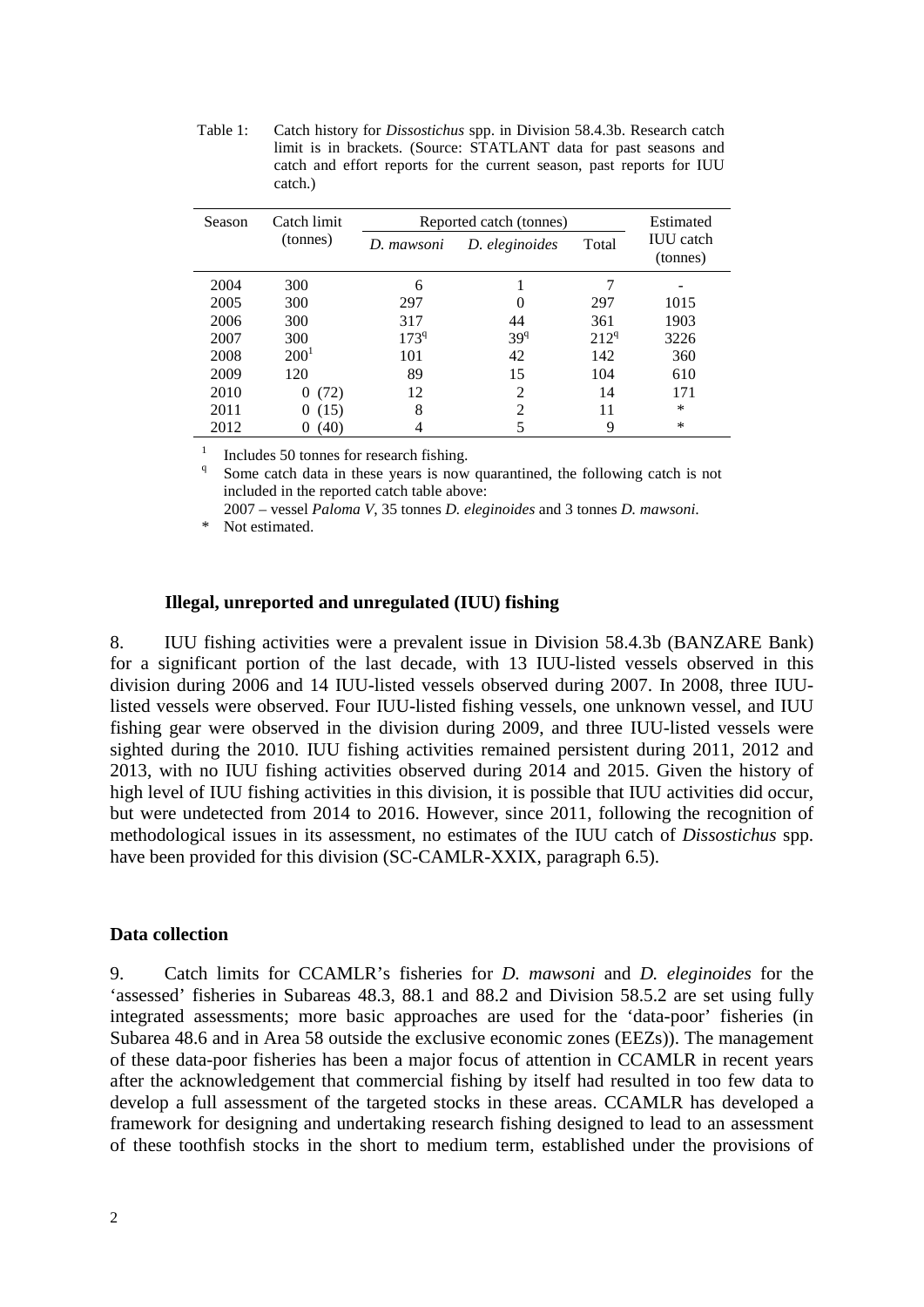CM 41-01. This research planning framework has three phases: prospecting phase, biomass estimation phase and assessment development phase, with a set of decisions and review for the progression between stages.

10. In order to obtain the data necessary for a stock assessment, catch limits for research fishing by commercial vessels are set at a level intended to provide sufficient information (including sufficient recaptures of tagged fish) to achieve a stock assessment within a time period of 3 to 5 years. These catch limits are also set so that they provide reasonable certainty that exploitation rates at the scale of the stock or research unit will not negatively impact the stock. Appropriate exploitation rates are based on estimates from areas with assessed fisheries and are not more than 3–4% of the estimated stock size. In 2012 and 2013, CCAMLR put in place a more structured approach to setting catch limits, and spatially constraining research, in data-poor fisheries. This process attempts to use all available information combined with a regular review process to make progress while recognising the inherent uncertainties and data limitations in data-poor fisheries.

### **Biological data**

11. The collection of biological data under CM 23-05 is conducted as part of the CCAMLR Scheme of International Scientific Observation. In exploratory longline fisheries targeting *D. mawsoni* and *D. eleginoides*, biological data collection includes representative samples of length, weight, sex and maturity stage, as well as collection of otoliths for age determination of the target and most frequently taken by-catch species.

# **Length distributions of catches**

12. The length-frequency distributions of *D. mawsoni* and *D. eleginoides* caught in this fishery are presented for all years in which the number of that species measured was more than 150 fish (Figure 1). These length-frequency distributions are unweighted (i.e. they have not been adjusted for factors such as the size of the catches from which they were collected). The interannual variability exhibited in the figure may reflect differences in the fished population but is also likely to reflect changes in the gear used, the number of vessels in the fishery and the spatial and temporal distribution of fishing.

13. The majority of *D. mawsoni* caught in Division 58.4.3b ranged from 100 to 175 cm with a single mode, in all seasons, at approximately 125–160 cm (Figure 1a). *Dissostichus eleginoides* comprised a much wider length range of 50–175 cm with a broad mode at approximately 80–130 cm (Figure 1b).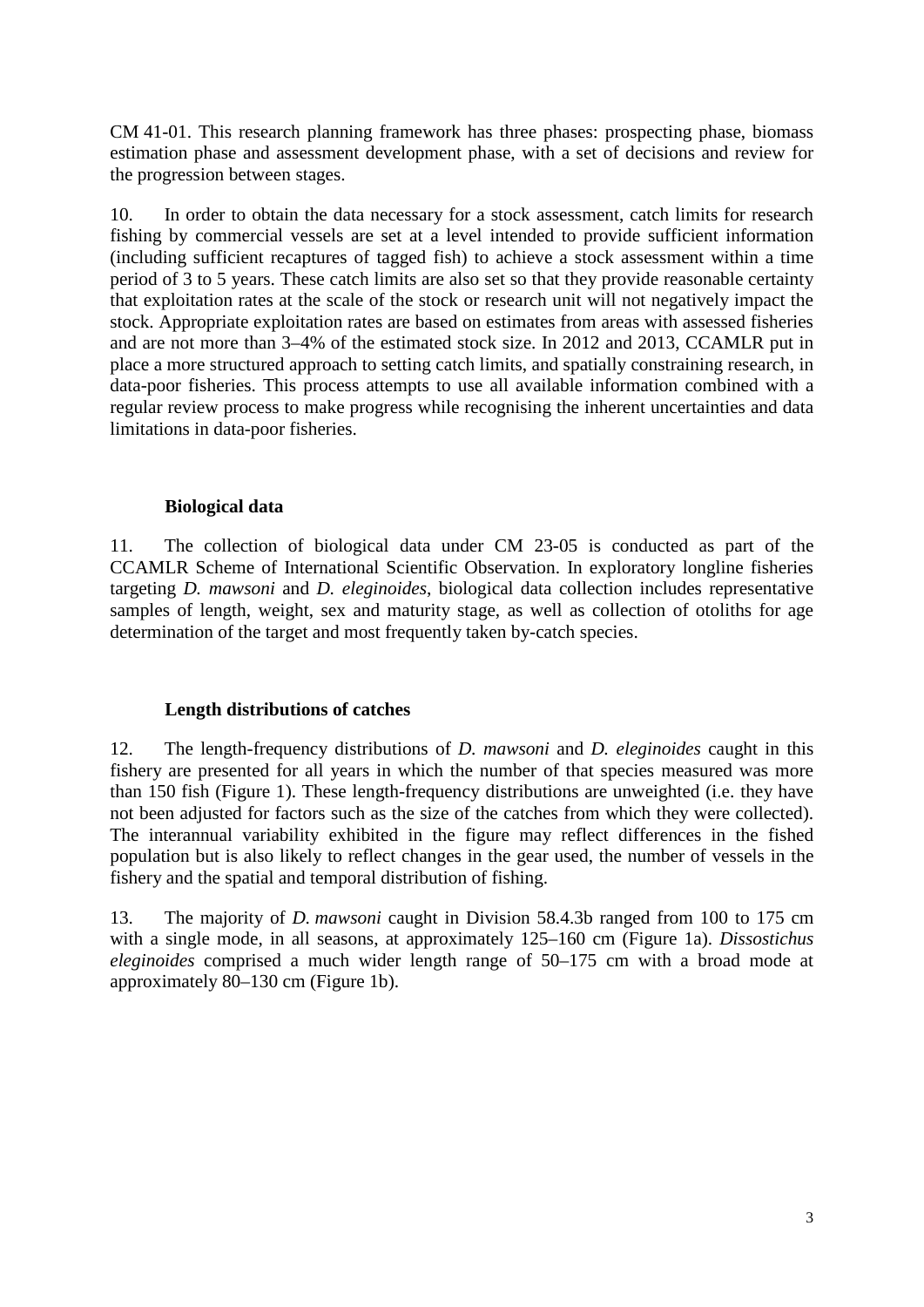![](_page_5_Figure_0.jpeg)

Figure 1: Annual length-frequency distributions of (a) *Dissostichus mawsoni* and (b) *D. eleginoides* caught in Division 58.4.3b. The number of hauls from which fish were measured (N) and the number of fish measured (n) in each year are provided. Note: length-frequency distributions are only presented for those years in which the number of fish measured was >150.

#### **Tagging**

14. Since 2012, vessels have been required to tag and release *Dissostichus* spp. at a rate of 5 fish per tonne of green weight caught (Table 2). The tag-overlap statistic estimates the representative similarity between the size distributions of those fish that are tagged by a vessel and of all the fish that are caught by that vessel. Each vessel catching more than 10 tonnes of each species of *Dissostichus* is required to achieve a minimum tag-overlap statistic of 60% (Annex 41-01/C).

15. Since 2005, a total of 1 194 *D. mawsoni* and 357 *D. eleginoides* have been tagged and 10 *D. mawsoni* and one *D. eleginoides* have been recaptured in Division 58.4.3b (Tables 3a and 3b). Since 2013, no fishing has occurred in Division 58.4.3b and thus no data on tagging was obtained (Table 2).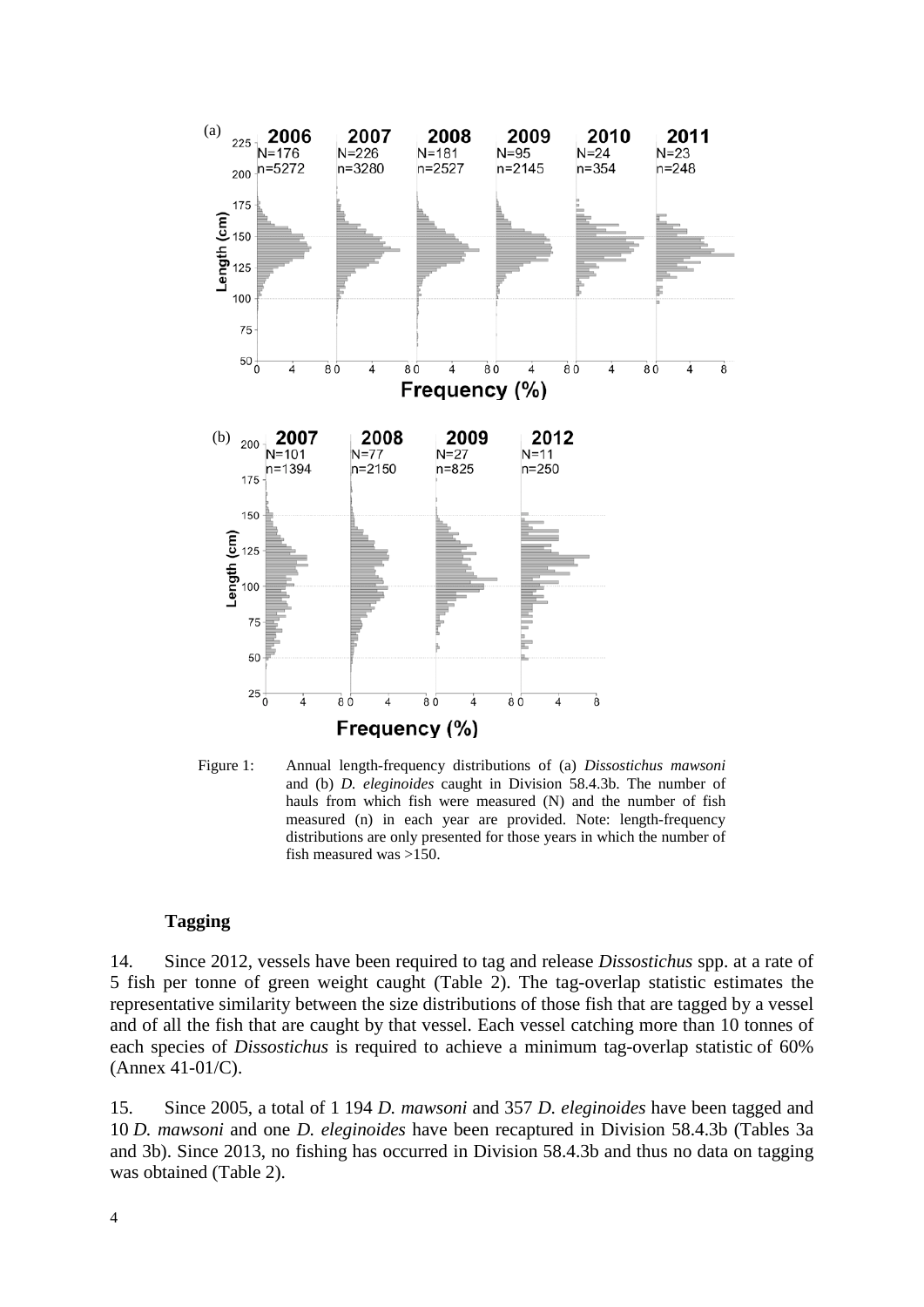Table 2: Annual tagging rate, reported by vessel, operating in the exploratory fishery for *Dissostichus* spp. in Division 58.4.3b. The tag-overlap statistics (CM 41-01) for *Dissostichus mawsoni* and *D. eleginoides* respectively are provided in brackets. Values for the tag-overlap statistic are not calculated for catches of less than 10 tonnes (2007–2014) or less than 30 fish tagged (since  $2015$ <sup>(\*)</sup>. - indicates that no fish were tagged.

| Vessel name                             | Season                                                |                              |                                   |                  |               |              |              |
|-----------------------------------------|-------------------------------------------------------|------------------------------|-----------------------------------|------------------|---------------|--------------|--------------|
|                                         | 2006                                                  | 2007                         | 2008                              | 2009             | 2010          | 2011         | 2012         |
| Eldfisk<br>Janas                        |                                                       |                              | $(*, *)$<br>6.4                   |                  |               |              |              |
| Globalpesca I<br>Globalpesca II         | $0 \quad (-, -)$                                      |                              |                                   |                  |               |              |              |
| Shinsei Maru No. 3<br>Yeon Seong No.829 |                                                       | 1.0(29, 36)                  | 3.2(49, 36)                       | 3.2(36, 21)      | 4.3 $(55, *)$ | 5.8 $(*, *)$ | 5.7 $(*, *)$ |
| Antillas Reefer                         |                                                       | 2.1<br>$(5,*)$               | $0.6$ $(25, *)$                   |                  |               |              |              |
| Galaecia                                | $0.7$ (-, -)                                          |                              |                                   |                  |               |              |              |
| Banzare                                 |                                                       |                              | 4.5<br>$(-, -)$                   | 3.6<br>$(34, *)$ |               |              |              |
|                                         |                                                       |                              |                                   |                  |               |              | 3            |
|                                         | Arnela<br>Tronio<br>Paloma V<br>Required tagging rate | $0.2$ (-, -)<br>$0.8$ (-, -) | 1.0<br>$(65, -)$<br>1.2 $(*, 15)$ |                  | 3             | 3            | 4            |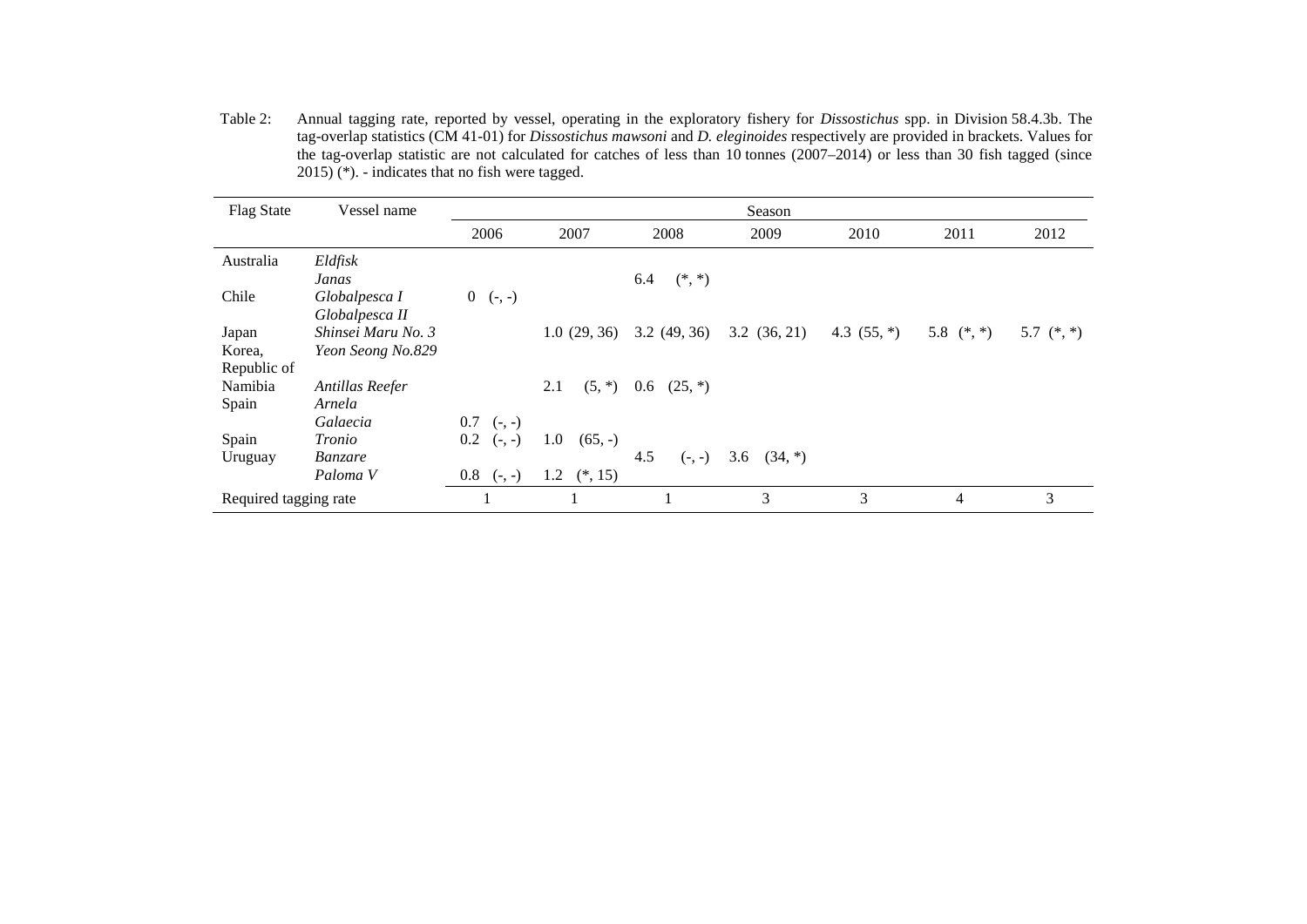| <b>Flag State</b>  | Vessel name        | Season |        |        |            |          |          |          |       |
|--------------------|--------------------|--------|--------|--------|------------|----------|----------|----------|-------|
|                    |                    | 2005   | 2006   | 2007   | 2008       | 2009     | 2010     | 2011     | 2012  |
| Australia          | Janas              | 13(0)  |        |        | (1)<br>6   |          |          |          |       |
| Chile              | Globalpesca II     |        |        |        |            |          |          |          |       |
| Japan              | Shinsei Maru No. 3 |        |        | 75(0)  | 226<br>(0) | 52 $(0)$ | 52 $(0)$ | 46 $(0)$ | 21(0) |
| Korea, Republic of | Yeon Seong No. 829 | 1(0)   |        |        |            |          |          |          |       |
| Namibia            | Antillas Reefer    |        |        | 2(0)   | (0)<br>12  |          |          |          |       |
| Spain              | Arnela             | 100(1) |        |        |            |          |          |          |       |
|                    | Galaecia           | 7(0)   | 95(0)  |        |            |          |          |          |       |
|                    | Tronio             |        | 38(5)  | 81(1)  |            |          |          |          |       |
| Uruguay            | <i>Banzare</i>     |        |        |        |            | 229(1)   |          |          |       |
|                    | Paloma V           |        | 38(1)  |        |            |          |          |          |       |
| Total              |                    | 221(1) | 171(6) | 158(1) | 244<br>(1) | 281(1)   | 52 $(0)$ | 46(0)    | 21(0) |

Table 3: The number of individuals of (a) *Dissostichus mawsoni* and (b) *D. eleginoides* tagged each year. The number of fish recaptured by each vessel/year is provided in brackets. (a)

 $(b)$ 

| <b>Flag State</b>  | Vessel name        | Season                |                       |           |            |           |          |       |       |
|--------------------|--------------------|-----------------------|-----------------------|-----------|------------|-----------|----------|-------|-------|
|                    |                    | 2005                  | 2006                  | 2007      | 2008       | 2009      | 2010     | 2011  | 2012  |
| Australia          | Janas              |                       |                       |           | 9<br>(0)   |           |          |       |       |
| Chile              | Globalpesca II     |                       |                       |           |            |           |          |       |       |
| Japan              | Shinsei Maru No. 3 |                       |                       | 37<br>(0) | 120<br>(0) | 74<br>(0) | 8<br>(1) | 16(0) | 30(0) |
| Korea, Republic of | Yeon Seong No. 829 |                       |                       |           |            |           |          |       |       |
| Namibia            | Antillas Reefer    |                       |                       | 47<br>(0) | (0)        |           |          |       |       |
| Spain              | Arnela             | (0)<br>6              |                       |           |            |           |          |       |       |
|                    | Galaecia           | (0)<br>$\overline{4}$ | 2(0)                  |           |            |           |          |       |       |
|                    | Tronio             |                       |                       |           |            |           |          |       |       |
| Uruguay            | <i>Banzare</i>     |                       |                       |           |            | 1(0)      |          |       |       |
|                    | Paloma V           |                       | $\overline{2}$<br>(0) |           |            |           |          |       |       |
| Total              |                    | 10<br>(0)             | 4 $(0)$               | 84<br>(0) | 130<br>(0) | 75<br>(0) | 8<br>(1) | 16(0) | 30(0) |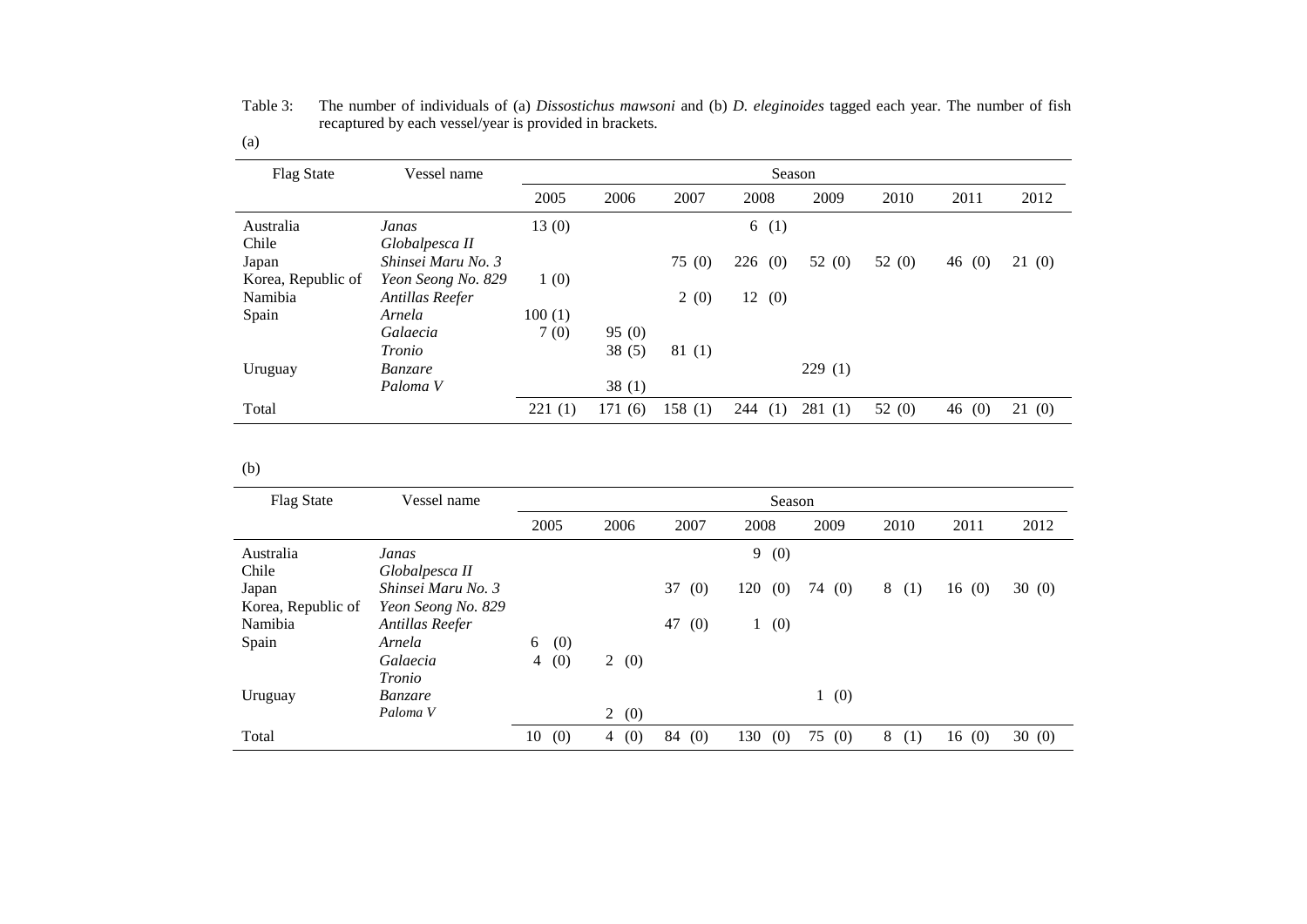#### **Life-history parameters**

## **Data collection**

16. The life histories of *D. mawsoni* and *D. eleginoides* are characterised by slow growth, low fecundity and late maturity. Both *D. mawsoni* and *D. eleginoides* appear to have protracted spawning periods, taking place mainly in winter, but which may start as early as late autumn and extend into spring. However, as this is the period least accessible to fishing, and thus the collection of biological data, specific life-history traits for these species are limited (WG-FSA-08/14). The areas that are considered to be the most likely spawning grounds for *D. mawsoni* include the north of the Ross Sea associated with the Pacific– Antarctic Ridge (SSRUs 881B–C), and the Amundsen Ridge (SSRU 881E) in the Amundsen Sea. In the Cooperation Sea, *D. mawsoni* most likely spawn on BANZARE Bank (Division 58.4.3b). *Dissostichus eleginoides* are thought to spawn in deep water around South Georgia Island (Subarea 48.3), Bouvet Island (Subarea 48.6) and on the Kerguelen Plateau (Divisions 58.5.1 and 58.5.2).

### **Parameter estimates**

17. There are no specific life-history parameters for either *D. mawsoni* or *D. eleginoides* in this division; the parameters used in assessed fisheries can be found in the 'Stock assessment' appendices of the relevant Fishery Reports.

#### **Stock assessment status**

18. The results of an analysis of fine-scale catch and effort data indicated that intensive legal fishing in small areas, combined with high levels of IUU fishing, have resulted in the localised depletion of *Dissostichus* spp. in Division 58.4.3b and a severe decline in catch-perunit-effort (CPUE).

19. A random longline survey was carried out in this division by Australia in May 2008 (WG-FSA-08/57). The results of the survey indicated that catch rates of *Dissostichus* spp. were much lower than what had been reported for commercial fishing, between 17 and 60 kg/thousand hooks (95% confidence limits), and were consistent with toothfish being depleted to low densities across the surveyed area.

20. The results of the survey concluded that:

- (i) based on fishing information until 2007, the fisheries across BANZARE Bank show that the preferred fishing grounds were depleted in the southern area (adopted by WG-FSA-07, resulted in the closure of the southern area)
- (ii) based on the survey and fisheries across BANZARE Bank, there are very few fish apart from in the preferred fishing grounds
- (iii) there are no small fish found in the preferred fishing grounds; all are large, are dominated by males (79%) and are likely spawning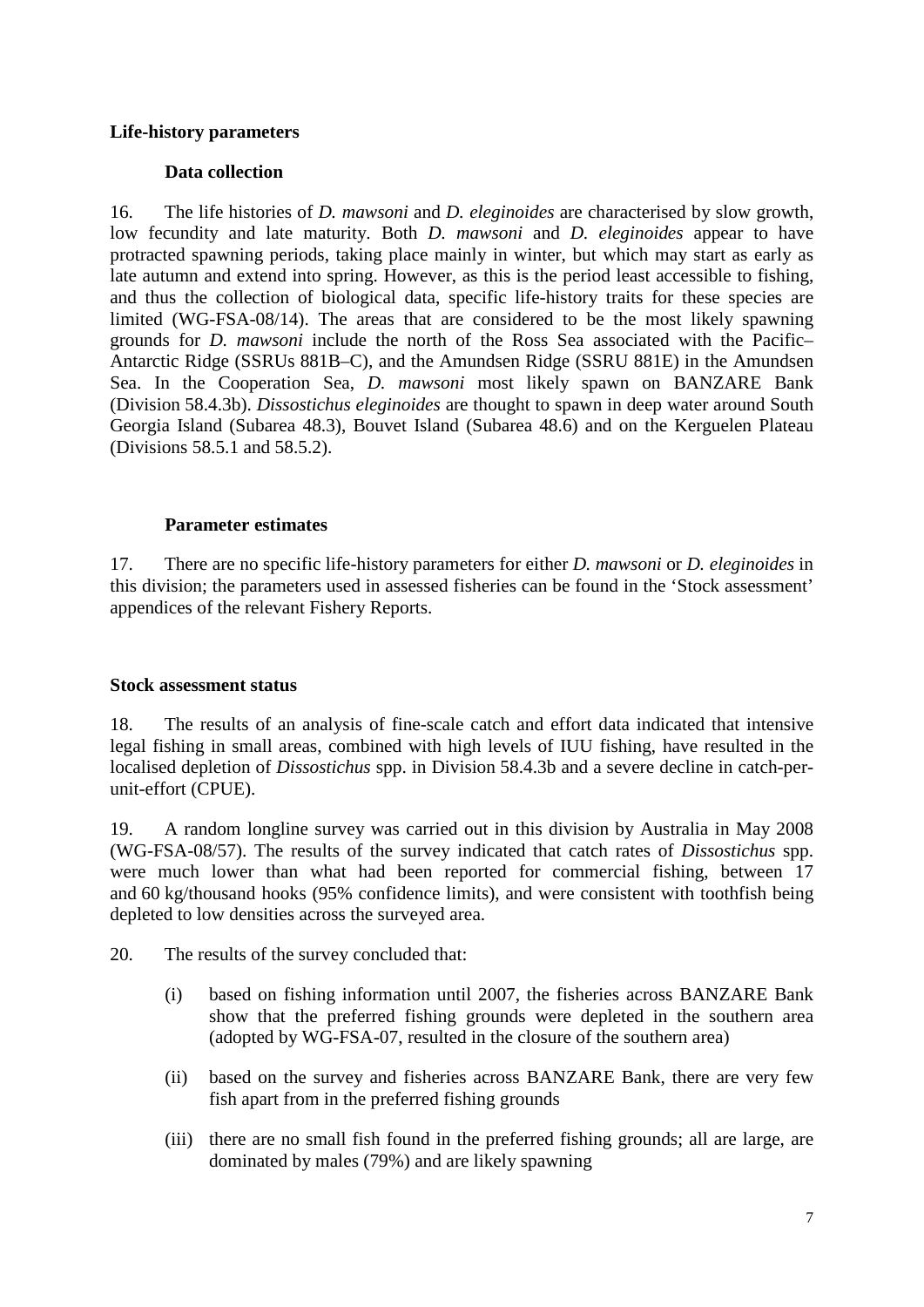(iv) in the East Antarctic, spawning fish have only been found on BANZARE Bank (WG-FSA-07/44).

21. Due to their proximity, the fish on BANZARE Bank are likely to recruit from the coastal areas of Antarctica in the Indian Ocean sector. Three scenarios for the stock on BANZARE Bank (SC-CAMLR-XXVIII, Annex 5, paragraph 5.57) are illustrated in Figure 2.

![](_page_9_Figure_2.jpeg)

Scenario 1 – Regular movement, Division 58.4.3b main spawning area

Scenario 3 – Regular movement, only large fish move to Division 58.4.3b

![](_page_9_Figure_5.jpeg)

![](_page_9_Figure_6.jpeg)

22. Exploratory longline fishing during 2007–2009 indicated that *D. eleginoides* was typically found in shallower waters than *D. mawsoni*, and that larger fish (predominantly female) were found deeper (WG-FSA-10/47). Based on the size distribution of catches, the study concluded that recruitment to BANZARE Bank is unlikely and that the population may consist primarily of adults migrating from other areas. The Working Group noted that this study only used data from a single vessel. However, the conclusions of the paper seemed consistent with previous work on the biology and ecology of toothfish in this area, such as that described in WG-FSA-08/57.

23. Although there has been no integrated stock assessment for this data-poor exploratory fishery, initial biomass estimates were undertaken using the catch rate and seabed area analogy method, as recommended by SC-CAMLR-XXX, Annex 5, paragraph 2.40(ii). Since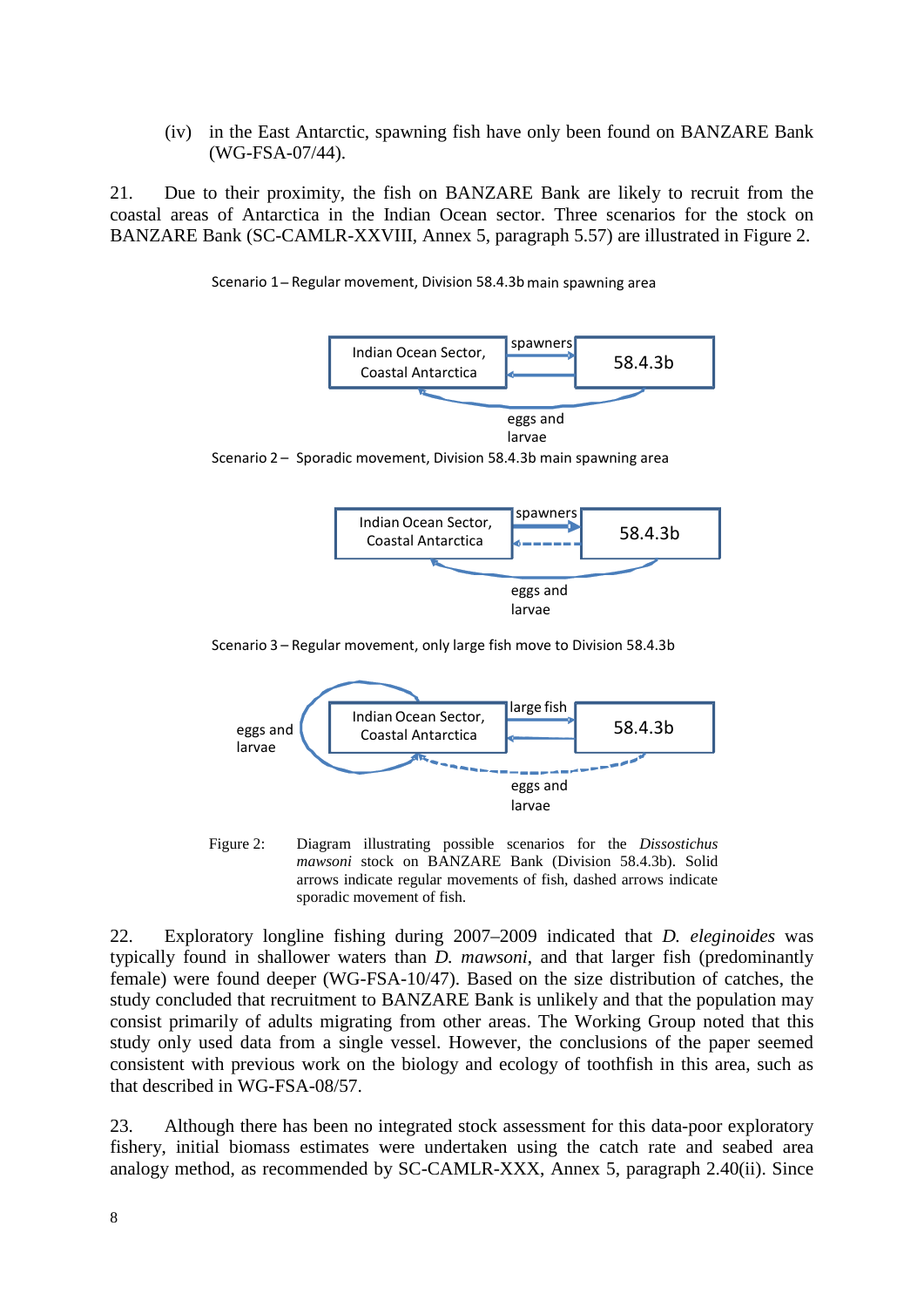this estimate was highly uncertain due to the inherent difficulty of CPUE standardisation and the assumption of a comparable reference area, a precautionary discount factor of 0.3 was applied, similar to that used for *D. mawsoni* in the Ross Sea. Using this approach, the precautionary biomass was estimated at 4 078 tonnes. Applying a precautionary exploitation rate of 0.01 (consistent with assuming that the current status of this potentially depleted stock is 30%  $B_0$  under the generalised yield model application described in WG-FSA-10/42 Rev. 1), resulted in a precautionary research catch limit of 41 tonnes.

#### **By-catch of fish and invertebrates**

#### **Fish by-catch**

24. Catch limits for by-catch species groups (macrourids, rajids and other species) are defined in CM 33-03 and provided in Table 4. Within these catch limits, the total catch of by-catch species in any SSRU or combination of SSRUs, as defined in relevant conservation measures, shall not exceed the following limits:

- skates and rays (rajids) 5% of the catch limit of *Dissostichus* spp. or 50 tonnes, whichever is greater
- *Macrourus* spp. 16% of the catch limit of *Dissostichus* spp. or 20 tonnes, whichever is greater
- all other species combined 20 tonnes.

Table 4: Catch history for by-catch species (macrourids, rajids and other species), catch limits and number of rajids released alive in Division 58.4.3b. Catch limits are for the whole fishery (see CM 33-03 for details). (Source: fine-scale data.).

| Season | <b>Macrourids</b>          |                               |                            | Rajids                        | Other species      |                            |                               |
|--------|----------------------------|-------------------------------|----------------------------|-------------------------------|--------------------|----------------------------|-------------------------------|
|        | Catch<br>limit<br>(tonnes) | Reported<br>catch<br>(tonnes) | Catch<br>limit<br>(tonnes) | Reported<br>catch<br>(tonnes) | Number<br>released | Catch<br>limit<br>(tonnes) | Reported<br>catch<br>(tonnes) |
| 2004   | 159                        | $<$ 1                         | 50                         | $<$ 1                         |                    | 20                         |                               |
| 2005   | 159                        | ┑                             | 50                         | 6                             |                    | 20                         | $<$ l                         |
| 2006   | 159                        | 8                             | 50                         |                               |                    | 20                         | $<$ 1                         |
| 2007   | 159                        | 10 <sup>q</sup>               | 50                         | 3                             | 1267               | 20                         |                               |
| 2008   | 80                         | 7                             | 50                         |                               | 157                | 20                         | $\mathfrak{D}$                |
| 2009   | 80                         | 4                             | 50                         |                               | 102                | 20                         | $<$ 1                         |
| 2010   | 80                         | $\overline{2}$                | 50                         | $\leq$ 1                      | 22                 | 20                         | $<$ 1                         |
| 2011   |                            |                               |                            | $<$ 1                         |                    |                            | $<$ 1                         |
| 2012   |                            |                               |                            | <1                            |                    |                            | $<$ l                         |

q Quarantined data (see paragraph 4).

25. If the by-catch of any one species is equal to, or greater than, 1 tonne in any one haul or set, then the fishing vessel must move at least 5 n miles away for a period of at least five days.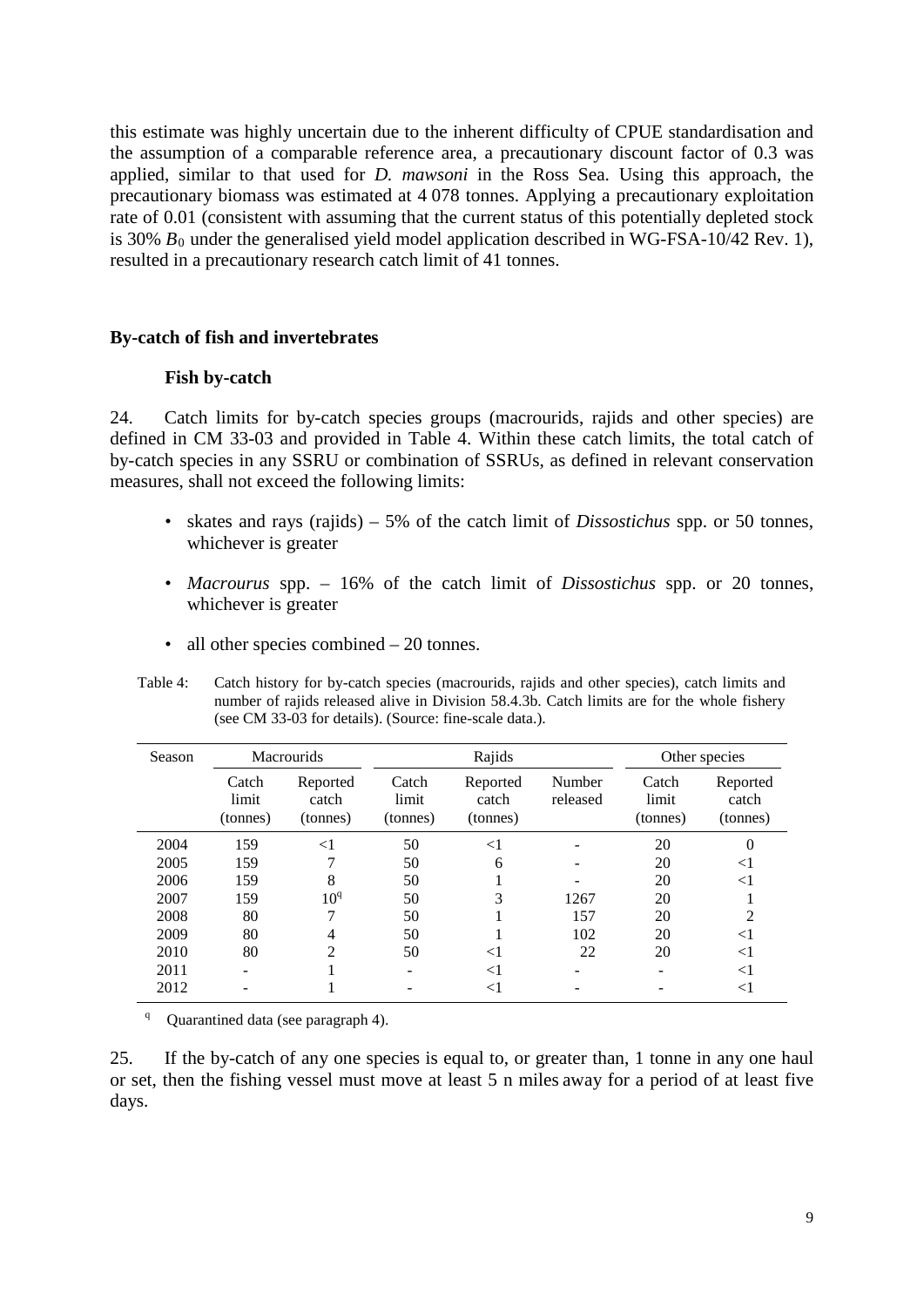26. If the catch of *Macrourus* spp. taken by a single vessel in any two 10-day periods in a single SSRU exceeds 1 500 kg in a 10-day period and exceeds 16% of the catch of *Dissostichus* spp. in that period, the vessel shall cease fishing in that SSRU for the remainder of the season.

27. Macrourids dominated the by-catch of the fishery in Division 58.4.3b with as much as 17 tonnes, 11% of the catch limit, caught in 2007.

28. *Macrourus* spp. and *Raja taaf* were very common by-catch species during the survey conducted by Australia in May 2008, summarised in WG-FSA-08/57, indicating that previous by-catch records of rajids from the northern area of the division were likely to be *R. taaf*. The sex-specific size at maturity of *R. taaf* was estimated based on individuals caught in the survey, indicating that males and females have a median total length at maturity of 75.5 and 79.5 cm respectively. The majority of the catch ranged between 40 and 90 cm, indicating that juvenile females may be more vulnerable to longline gear.

# **Invertebrate by-catch including VME taxa**

29. All Members are required to submit, within their general new (CM 21-01) and exploratory (CM 21-02) fisheries notifications, information on the known and anticipated impacts of their gear on vulnerable marine ecosystems (VMEs), including benthos and benthic communities such as seamounts, hydrothermal vents and cold-water corals. All of the VMEs in CCAMLR's VME Register are currently afforded protection through specific area closures, the locations and other details of which can be found in Annex 22-09/A.

30. There are no VMEs or VME Risk Areas designated in Division 58.4.3b.

# **Incidental mortality of seabirds and marine mammals**

# **Incidental mortality reported**

31. Since 2006, when one white-chinned petrel (*Procellaria aequinoctialis*) was killed, there have been no observed incidental mortalities of birds in Division 58.4.3b.

32. No mammal interactions or mortalities were observed in 2014.

# **Mitigation measures**

33. The requirements of CM 25-02 'Minimisation of the incidental mortality of birds in the course of longline fishing or longline fishing research in the Convention Area' apply to this fishery. There is an exemption to the requirement for night setting by achieving the sink rates described in CM 24-02 and subject to a bird by-catch limit.

34. The risk level for birds in this fishery in Division 58.4.3b is category 3 (average) (SC-CAMLR-XXX, Annex 8, paragraph 8.1).